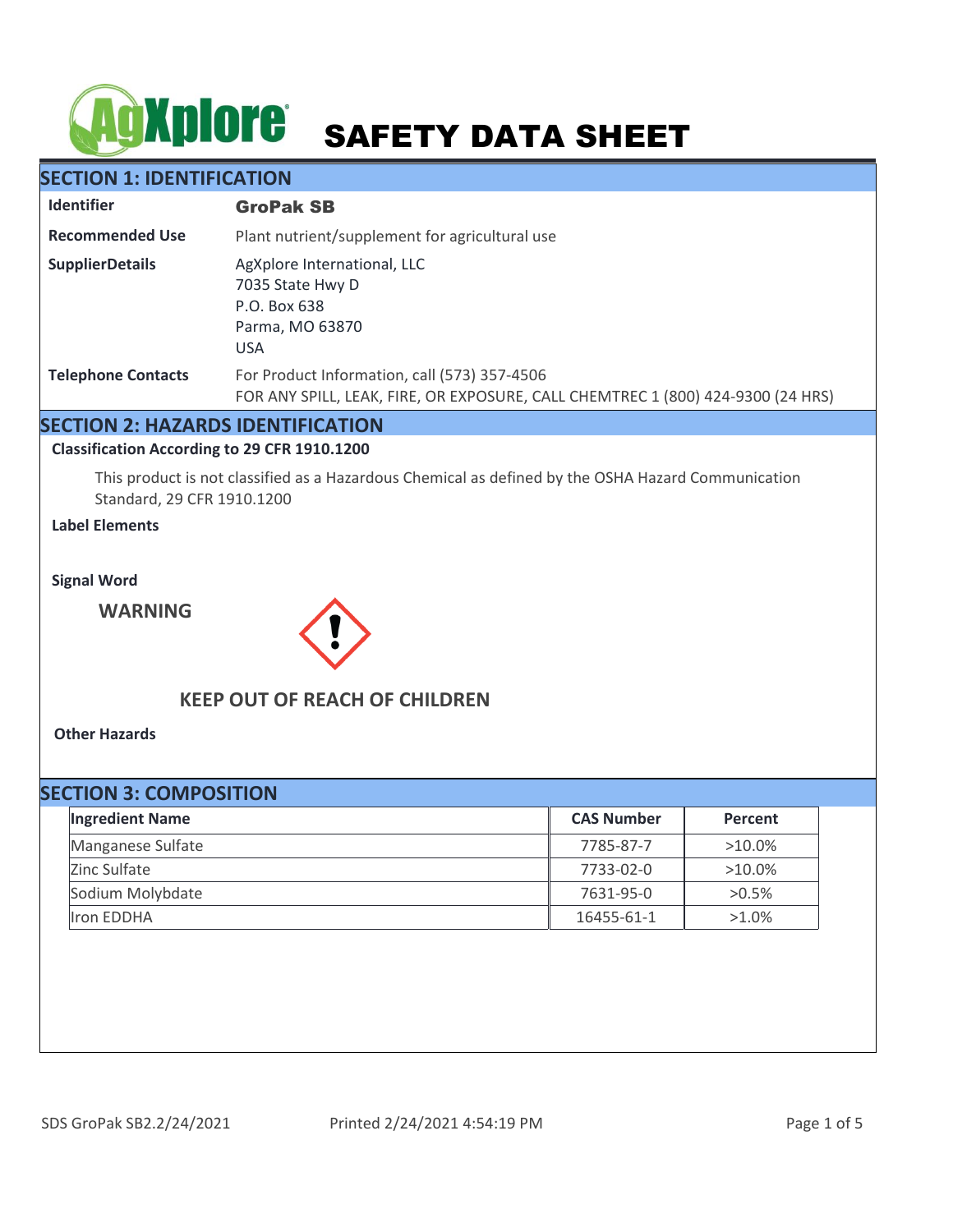## **SECTION 4: FIRST AID MEASURES**

#### **Description of First Aid Measures**

If symptoms occur, call a poison control center or doctor for treatment advice.

If in eyes: Hold eye open and rinse slowly and gently with water for 15-20 minutes. Remove contact lenses, if present, after the first 5 minutes, then continue rinsing eye.

If on skin: Take off contaminated clothing. Rinse skin immediately with plenty of water for 15-20 minutes. If swallowed: Call a poison control center or doctor immediately for advice. Have person sip a glass of water if able to swallow Do not induce vomiting unless told to do so by a poison control center or doctor. Do not give anything by mouth to an unconscious person.

If inhaled: Move person to fresh air. If person is not breathing, call 911 or an ambulance, then give artificial respiration, preferably by mouth-to-mouth, if possible.

#### **Most Important Symptoms and Effects Acute and Delayed**

#### **Immediate Medical Attention and Special Treatment**

Treat symptomatically. Have container with you when seeking medical advice.

Note to physician: No specific antidote. Treat symptomatically and according to the condition of the patient.

#### **SECTION 5: FIRE-FIGHTING MEASURES**

#### **Extinguishing Media**

Use water fog or fine spray, dry chemical fire extinguishers, carbon dioxide fire extinguishers, or foam. Do not use direct water stream, as this may spread the fire.

#### **Special Hazards Arising from the Substance or Mixture**

Avoid inhaling the fumes.

#### **Special Protective Equipment and Precautions for Firefighters**

Wear positive-pressure self-contained breathing apparatus (SCBA) and protective fire-fighting gear. If protective equipment is not available or is not used, fight fire from a protected location or safe distance. Consider the use of unmanned hold holders or monitor nozzles. Keep people away. Isolate the fire and deny unnecessary entry. Move container from fire area if this is possible without hazard. Immediately withdraw all peronnel from the area in case of rising sound from venting safety devices or discoloration of the container. Use water spray to cool fire exposed containers and fire affected zone until fire is out and the danger of reignition has passed.

## **SECTION 6: ACCIDENTAL RELEASE MEASURES**

#### **Personal Precautions Protective Equipment and Emergency Procedures**

Avoid inhalation of vapors, dusts, and spray mist. Avoid contact with skin and eyes. Spilled material may cause a slipping hazard. Use appropiate personal protective equipment (see section 8).

#### **Environmental Precautions**

Prevent further spillage if safe to do so. Prevent from entering into soil, ditches, sewers, waterways, and/or groundwater.

#### **Methods and Materials for Containment and Cleanup**

Contain spilled material if possible. Absorb with inert material and dispose of in accordance with applicable regulations. See additional information in Section 13 Disposal Considerations.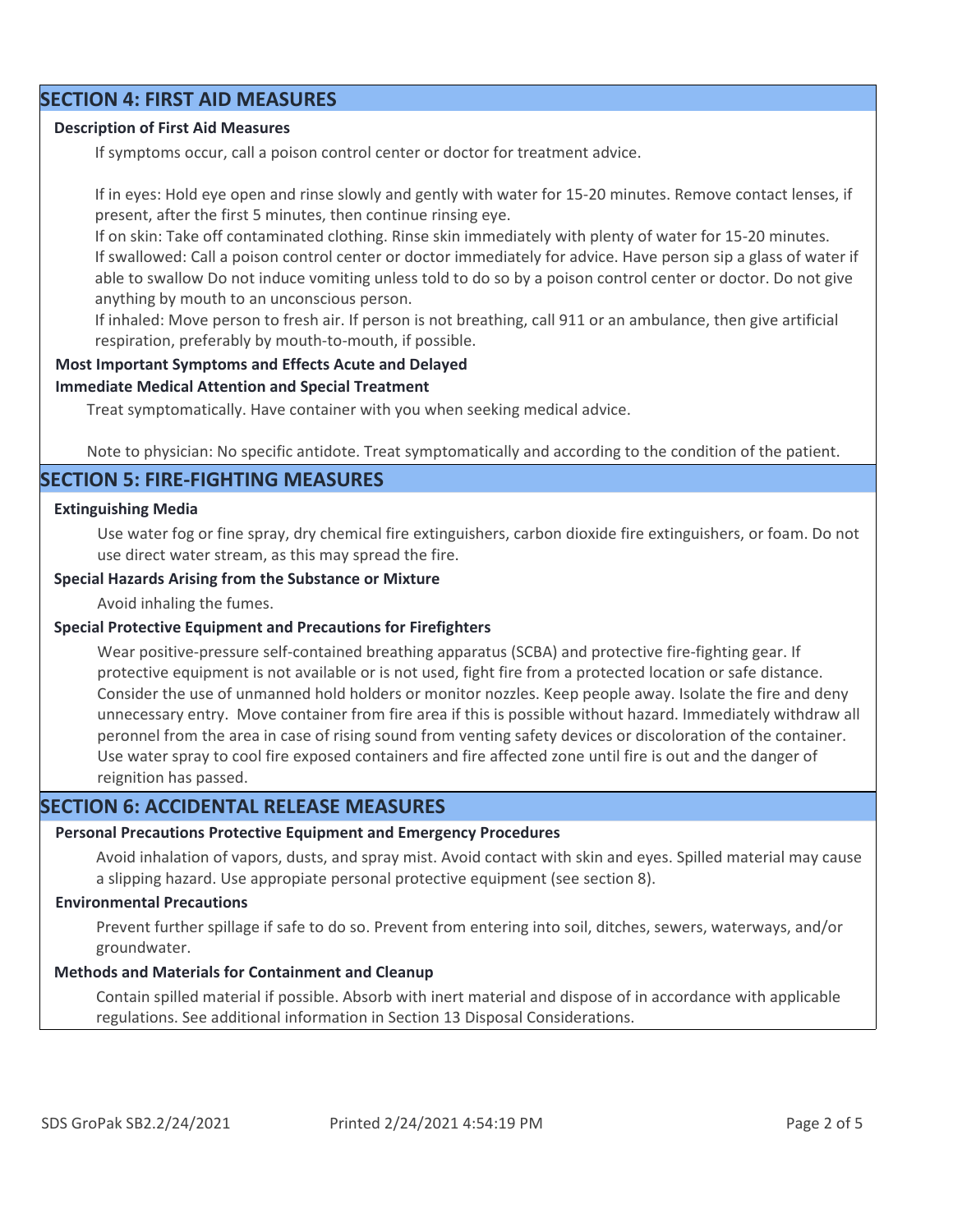## **SECTION 7: HANDLING AND STORAGE**

#### **Advice on Safe Handling**

Wear protective equipment. Avoid contact with eyes, skin, and clothing. Do not eat, drink, or smoke while handling this product. Ensure adequate ventilation. Avoid inhalation of dusts, vapors, or spray mist. Avoid prolonged exposure. Wash hands thoroughly after handling.

#### **Conditions for Safe Storage**

Store in original container. Do not freeze. Store away from direct sunlight or ultraviolet light. Store in a dry place. Do not reuse empty container. Do not allow water to be introduced into container. Do not contaminate water, food, or feed by storage or disposal.

## **SECTION 8: EXPOSURE CONTROLS/PERSONAL PROTECTION**

#### **Control Parameters**

No TLV/PEL listings for this mixture.

Appropriate engineering controls: Provide adequate ventilation. Provide eyewash station and safety shower.

#### **Exposure Controls**

Personal Protective Equipment: Wear splashproof goggles or shielded safety glasses, chemical-resistant gloves, long pants, long-sleeved shirt, shoes plus socks, and a chemical-resistant apron.

## **SECTION 9: PHYSICAL AND CHEMICAL PROPERTIES**

| <b>Physical State</b> | Powder                 | <b>Evaporation Rate</b>          | Not Established        |
|-----------------------|------------------------|----------------------------------|------------------------|
| Appearance/Color      | Clear/cloudy           | Specific Gravity (H2O = $1.0$ )  | N/A                    |
| Odor                  | Mild Odor              | Solubility in Water (by Weight)  | Dispersible            |
| <b>Odor Threshold</b> | No test data available | <b>Autoignition Temperature</b>  | No test data available |
| pH                    | N/A                    | <b>Decomposition Temperature</b> | No test data available |
| <b>Freezing Point</b> | 32 °F                  | <b>Viscosity</b>                 | Not available          |
| <b>Flash Point</b>    | Closed Cup 102 °C      | <b>Liquid Density</b>            | N/A                    |
| <b>Vapor Pressure</b> | No test data available |                                  |                        |

## **SECTION 10: STABILITY AND REACTIVITY**

#### **Reactivity**

Stable. No dangerous reaction potential known under normal conditions of use.

#### **Chemical Stability**

Stable under normal temperature and storage conditions.

#### **Possibility of Hazardous Reactions**

Stable under normal conditions.

#### **Conditions to Avoid**

Avoid exposure to strong oxidizers, strong bases, and strong acids. Avoid extreme heat, open flame, sparks, and other sources of ignition.

#### **Incompatible Materials**

Strong acids, strong bases, and strong oxidizers.

#### **Hazardous Decomposition Products**

Decomposition products depend upon temperature, air supply, and the presence of other materials. Decomposition products may include, but are not limited to: aldehydes, alcohols, esters, and organic acids.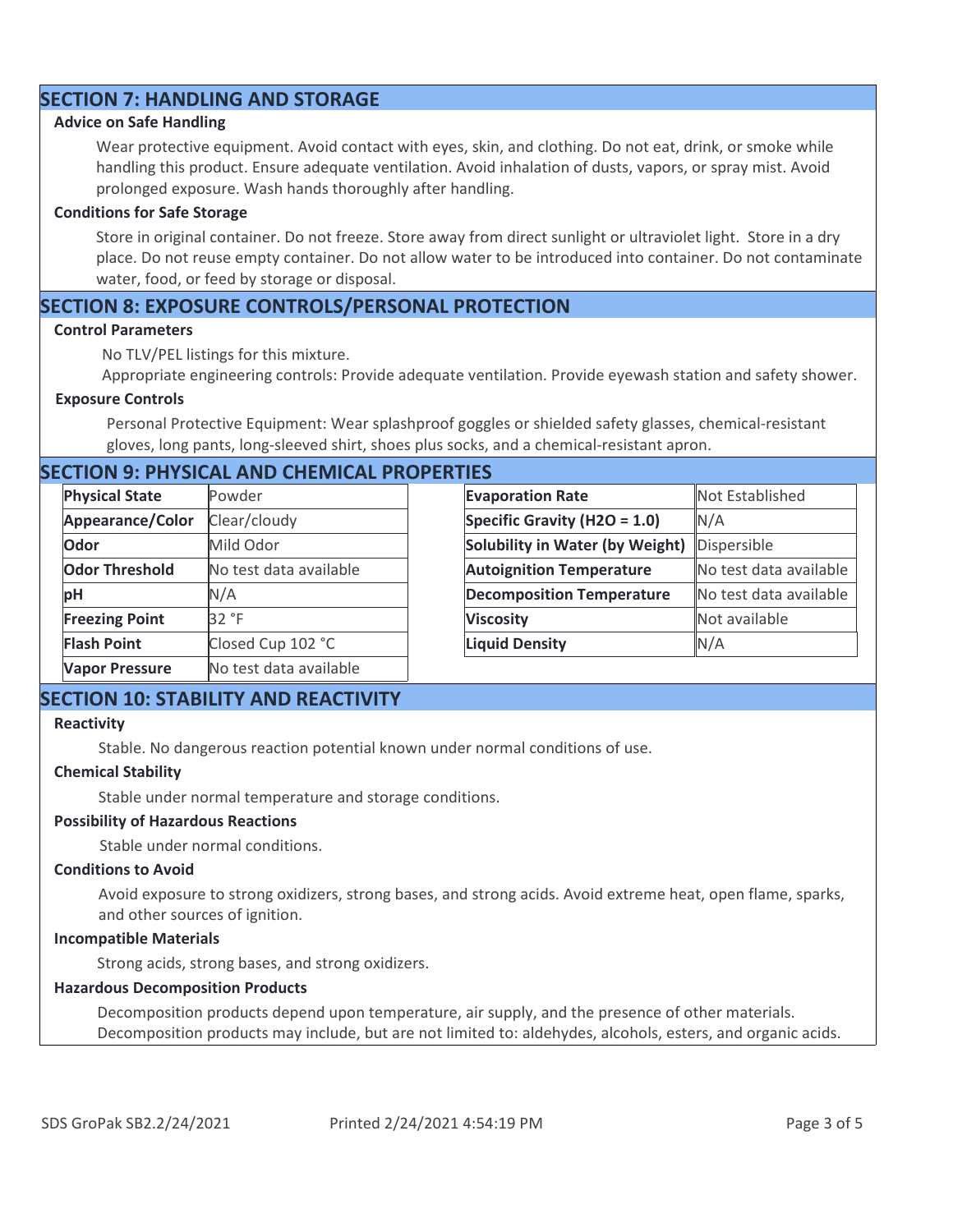## **SECTION 11: TOXICOLOGICAL INFORMATION**

#### **Information on Toxicological Effects**

ROUTES OF EXPOSURE Eye contact: May cause irritation. Skin contact: Can be absorbed, may cause irritation. Inhalation: Unknown. Ingestion: Unknown.

#### EXPOSURE SYMPTOMS

 Eye irritation: stinging, tearing, redness, swelling, and blurred vision. Skin irritation: Burning and skin damage. Allergic skin reaction:Redness and rash.

#### ACUTE AND CHRONIC EFFECTS

Contact may irritate or burn eyes. Components may be absorbed into the body through the skin. Prolonged inhalation may be harmful. Prolonged exposures may cause chronic effects.

ACUTE TOXICITY Oral: N/A Dermal: N/A Eye damage/eye irritation: May cause slight temporary eye irritation. Mist may cause eye irritation. Skin corrosion/irritation: N/A Carcinogenicity: N/A

## **SECTION 12: ECOLOGICAL INFORMATION**

#### **Ecotoxicity**

This product is not classified as environmentally hazardous.

Aquatic Acute Toxicity: EC50 Algae: N/A LC50 Crustacea: N/A LC50 Fish: N/A

#### **Persistence and Degradability**

Material is readily biodegradable.

#### **Bioaccumulative Potential**

No data available.

#### **Mobility in Soil**

No data available.

## **Other Adverse Effects**

No other known adverse effects.

## **SECTION 13: DISPOSAL CONSIDERATIONS**

## **Waste Treatment Methods**

Do not reuse empty container. Triple rinse, then offer for recycling or disposal in a sanitary landfill, or by other means in accordance with local, state, and federal regulations.

Dispose of waste materials at an approved waste disposal facility. Do not dump material in sewer or any body of water, or on the ground.